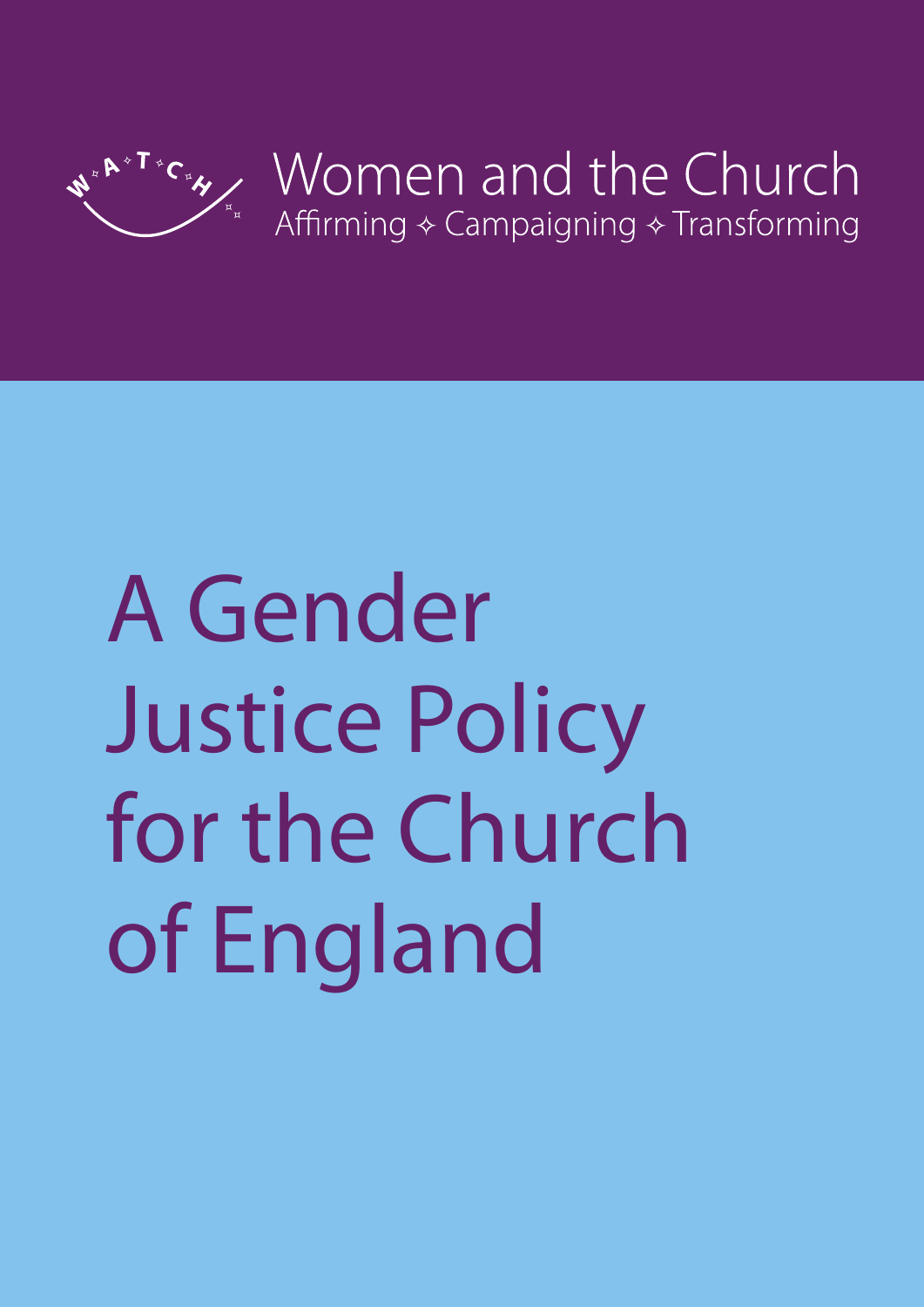## A Theology of Gender Justice

The concept of gender justice is rooted in the Biblical vision that women and men are created in the image of God (Genesis 1.27), made one in Christ (Galatians 3.28) and baptised into one body by the one Spirit (1 Corinthians 12.13).

Within that new identity, the whole body of Christ is called to seek the righteousness of the kingdom (Matthew 6.33), with a particular emphasis on 'the weightier matters of the law: justice and mercy and faith' (Matthew 23.23). Matthew interprets Jesus' mission in the light of Isaiah 42.1-4 as one that both proclaims and enacts justice:

> *This was to fulfil what had been spoken through the prophet Isaiah: 'Here is my servant, whom I have chosen, my beloved, with whom my soul is well pleased. I will put my Spirit upon him, and he will proclaim justice to the Gentiles. He will not wrangle or cry aloud, nor will anyone hear his voice in the streets. He will not break a bruised reed or quench a smouldering wick until he brings justice to victory. And in his name the Gentiles will hope.'*

> > *Matthew 12.17-21*

The prophets' vision of justice was rooted in the divine *mispat*, the justice of God. This is far broader than the Hellenistic concept of blind justice bringing uneven scales back into alignment. It is more of a relational concept than a forensic one, in which people are called to bring the essence of their covenantal relationship with God into their relationships with one another:

> *What does the LORD require of you but to do justice, and to love kindness, and to walk humbly with your God?*

> > *Micah 6.8*

Within this Judaeo - Christian framework of justice, gender justice specifically aims to build fair, healthy, creative and interdependent communities in the church and in the world in which every individual, female and male, can enjoy the fullness of life that Jesus came to bring (John 10.10).

It aims to redress the imbalance of power between women and men, to heal the scars of centuries of discrimination and oppression, and to create more equitable ways of living and working together that will enable future generations to live in peace, freedom and stability.

Archbishop Desmond Tutu underlines the relevance of gender justice to broader issues: 'Ending sexism and including women fully in every aspect of society not only ends its own great evil – the oppression of women – but also is part of the solution to the rest of the world's problems.<sup>1</sup>

<sup>1</sup> God has a dream – A vision of hope for our times (2005)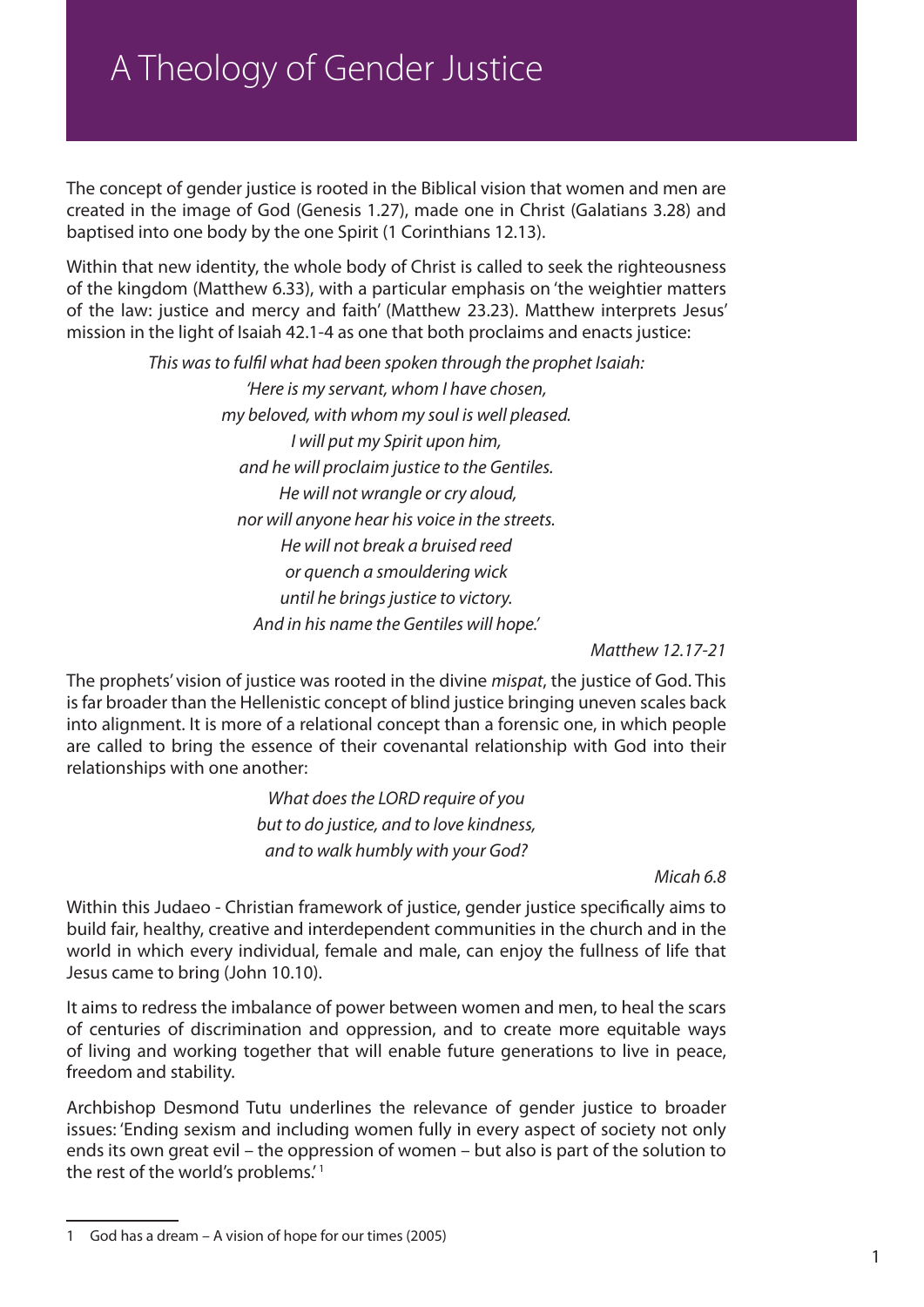Gender justice is an important aspect of the Five Marks of Mission developed by the Anglican Consultative Council in the 1980s and 90s, which the General Synod formally adopted in 1996:

- è To proclaim the Good News of the Kingdom
- $\triangle$  To teach, baptise and nurture new believers
- $\triangleleft$  To respond to human need by loving service
- è To transform unjust structures of society, to challenge violence of every kind and pursue peace and reconciliation
- $\triangle$  To strive to safeguard the integrity of creation, and sustain and renew the life of the earth $2$

It is fully in keeping with its fourth Mark of Mission that the Church of England should seek to transform its own structures as well as those of the world it serves.

## The Context for Gender Justice

The need for gender justice is a growing concern within and beyond the church. In 2014 two of the organisations the Church of England belongs to took important steps forward. The World Council of Churches appointed a gender advisory group to develop 'procedures and policies to help the WCC in accomplishing gender justice in institutions, communities and societies.<sup>'3</sup> In the same year Christian Aid produced a gender justice strategy, acknowledging that it was a crucial issue in their work to tackle poverty:

*'Gender inequality is primarily an issue of unequal power relations – of inequitable relationships between men and women. It violates human rights, constrains choice and agency, and negatively impacts upon people's ability to participate in, contribute to and benefit from development. Unless we can help create just and equitable relationships between women and men, we'll be unable to achieve equitable, sustainable, resilient and thriving societies.' 4*

In December 2014 the then Bishop of Sheffield addressed the House of Lords, supporting the case for establishing new global development goals in 2015 that would build on the achievements of the Millennium Development Goals that the Anglican Church had supported enthusiastically:

*'The vision for the new global development goals needs to be and is of one world that is interdependent, developing and searching for pathways to sustainable, equitable growth and the flourishing of all.'* 

Gender justice was the second of four priorities the Bishop highlighted:

 *'I would urge that gender justice must be a stand-alone goal. There must be targets to end violence against women and girls, increase participation and ensure economic justice for women.' 5*

<sup>2</sup> Bonds of Affection-1984 ACC-6 p.49, Mission in a Broken World-1990 ACC-8 p.101

<sup>3</sup> http://www.oikoumene.org/en/press-centre/news/wcc-advisory-group-to-promote-gender-justice

<sup>4</sup> Gender Justice for All - 2014 Christian Aid p.4

<sup>5</sup> http://churchinparliament.org/2014/12/11/bishop-of-sheffield-calls-for-creative-communicationof-post-2015-development-goals/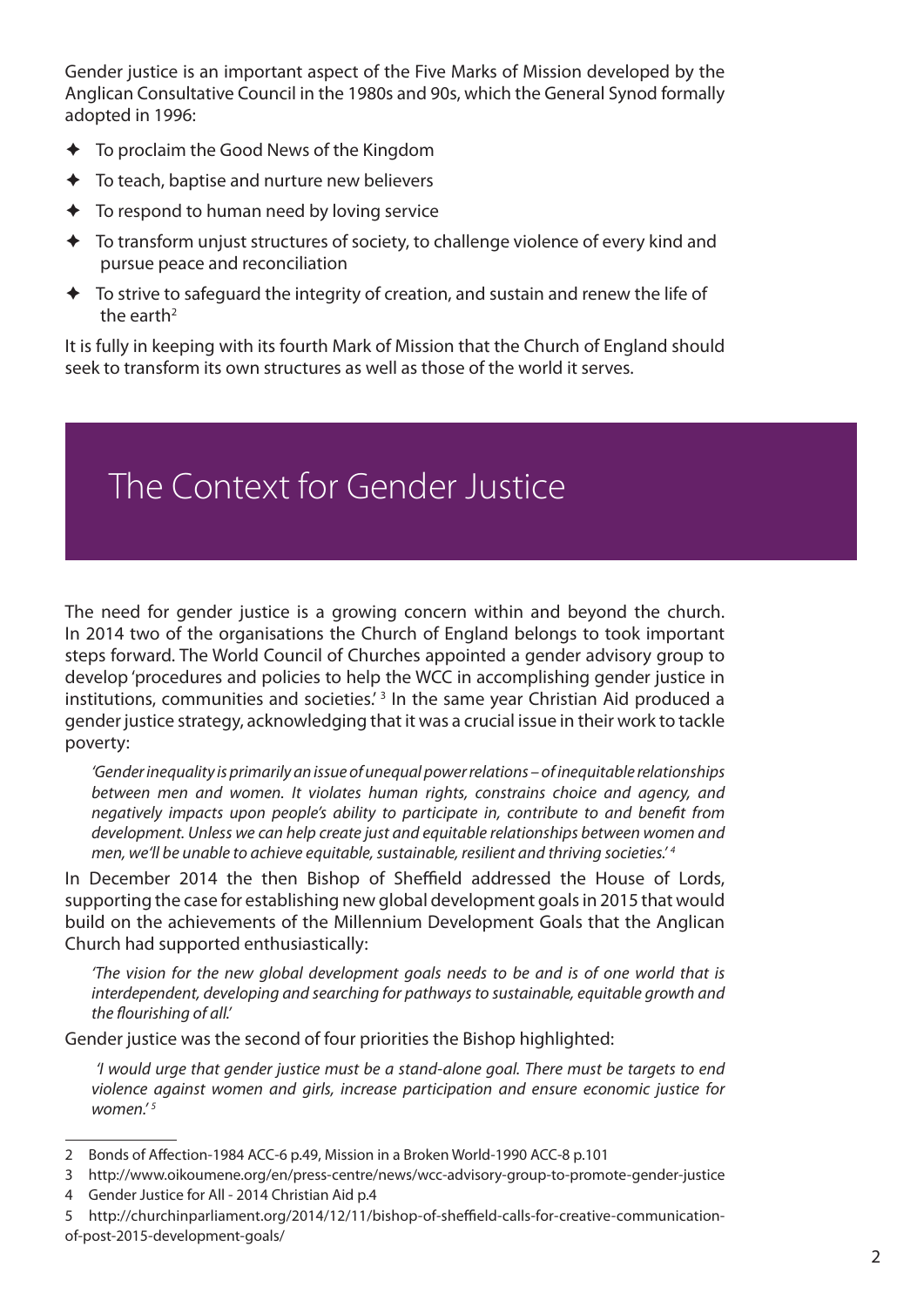In 2015 gender equality duly appeared at the heart of the new Sustainable Development Goals adopted by the UN General Assembly in October.

Throughout 2015 the Anglican Consultative Office and Christian Aid helped shape the Faith Movement for Gender Justice. The Anglican Communion was one of the first signatories to the Movement's 'Side by Side' initiative:

*'Side by Side is a growing global movement of people of faith who want to see gender justice become a reality across the world. We draw together faith communities in many different countries, and in each country we work together wherever possible to meet local challenges in bringing about justice and equality for all people, irrespective of gender.' 6*

'How can you say to your neighbour, 'Let me take the speck out of your eye,' while the log is in your own eye?' (Matthew 7.4) In the light of the Side by Side declaration, it is important that the Church of England should now address its own 'local challenges.'

The Church of England therefore resolves intentionally and strategically to embody and promote gender justice both in its internal structures and in its external engagement with the world.

### **Commitments**

To that end, we make the following commitments:

- $\triangle$  To promote the full inclusion of all women in church life, regardless of age, race, sexuality, disability or social and economic background
- $\triangle$  To work for justice, inclusiveness, mutual accountability and transparency to ensure the full participation of women and men in all aspects of the life of the church.
- è To encourage the recognition and use of every person's diverse gifts, regardless of gender
- To reform the systemic and structural practices that create barriers to the appointment of women to leadership and decision-making positions at every level.
- $\triangle$  To seek the equal representation of women and men in all church bodies, and ensure gender balance across all roles and kinds of work
- $\triangleq$  To ensure that our organizational policies, systems, practices, budgets, appointment practices, appraisals, training and management include and reflect the principles and best practice of gender justice
- $\triangle$  To ensure that the theological study of gender and gender justice informs our doctrinal, liturgical, ministerial and devotional practice
- $\triangle$  To play a distinct and prophetic role, speaking and working actively to secure gender justice and the equal rights of both women and men socially, politically and economically
- $\triangle$  To seek to transform the society we serve, speaking prophetically and standing alongside women advocating for change
- $\triangleq$  To monitor adherence to these commitments, and report transparently on the progress made

<sup>6</sup> http://sidebysidegender.org/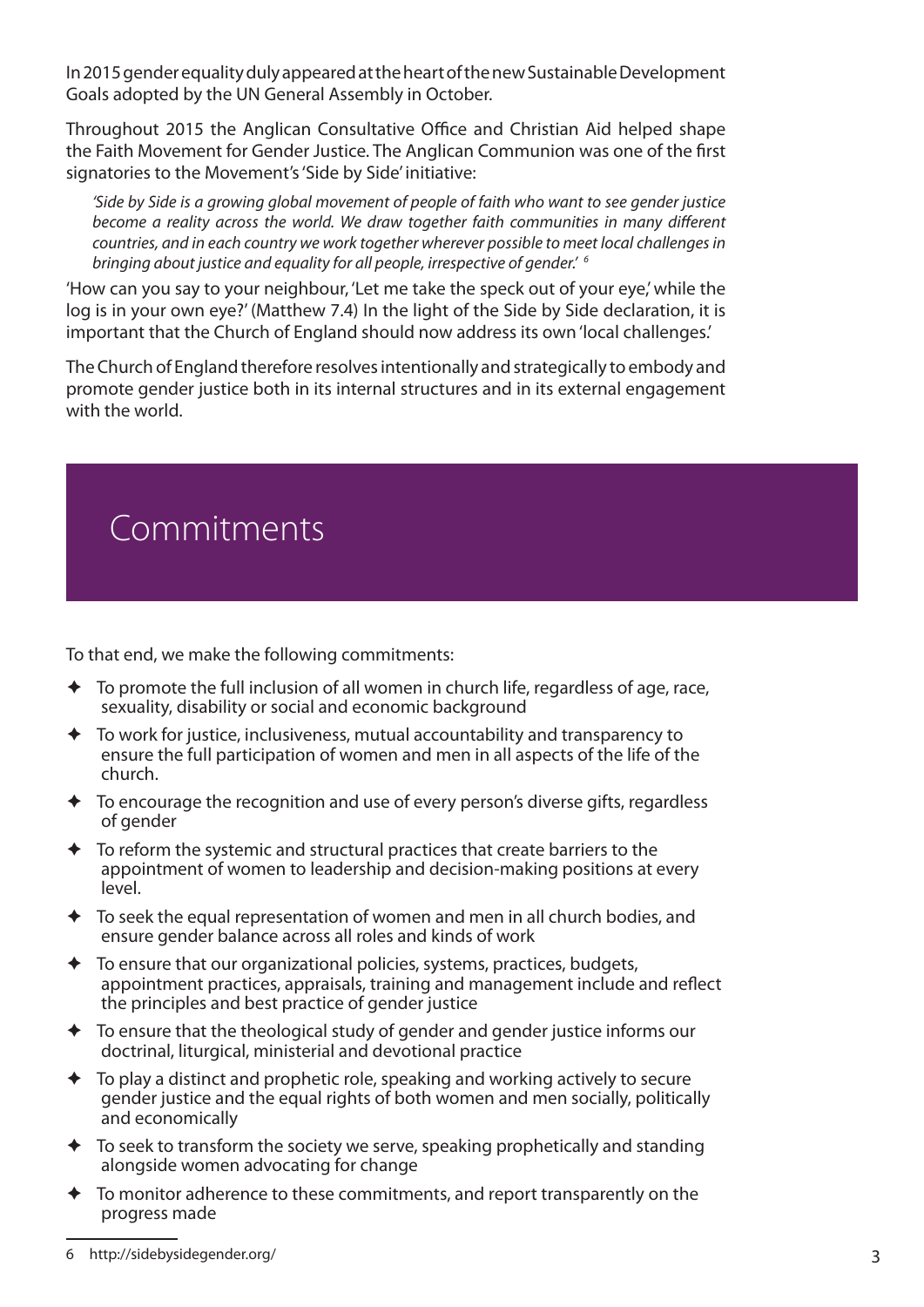### The next step

Following the pattern of our sister churches, the Church in Wales (2008) and the Scottish Episcopal Church (2009), we recommend that the following Synod motion be proposed:

*That this Synod, affirming its commitment to the UN Sustainable Development Goals, invites the undertaking of a Gender Audit at every level of the Church of England in time to report back to the General Synod in 2019*

Terms of Reference for the Gender Audit:

To appoint a Working Party that will:

- $\triangleq$  devise the Audit Tools that will collect the data to identify any underrepresentation of either gender in the Church of England's ordained and authorised ministries; its deanery, diocesan and General Synods; and its diocesan and national staff;
- $\triangleq$  analyse this data, exploring possible hindrances to the broader participation of gender minorities and ways to resolve them; and setting goals or measures for their greater involvement;
- $\triangle$  report its findings to General Synod and suggest future audit patterns that will continue to monitor and evaluate the Church of England's achievements in this area.